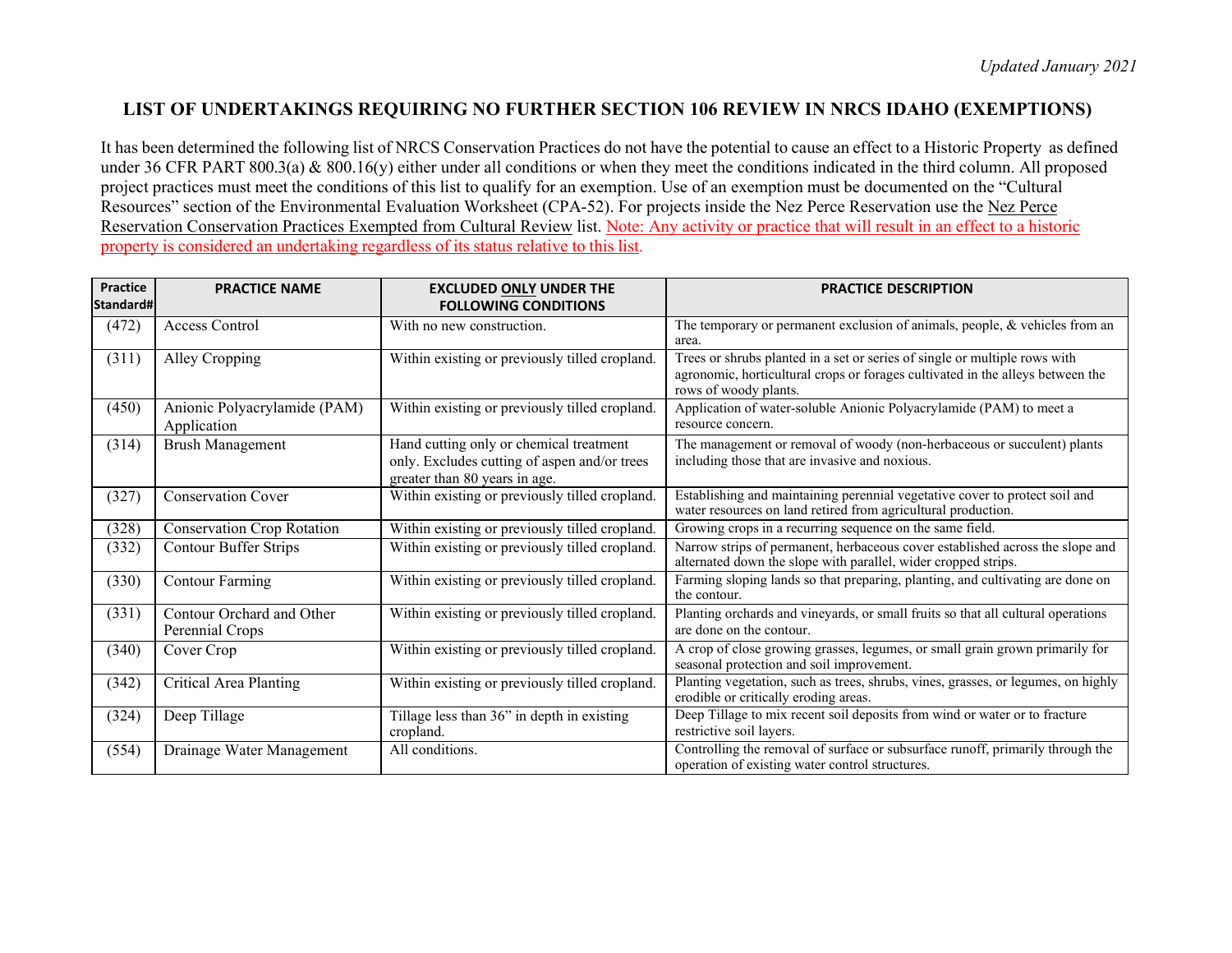| (375) | Dust Control from Animal<br>Activity on Open Lot Surfaces | With no new construction.                                                                                                                | Reducing or preventing the emissions of particulate matter arising from animal<br>activity on open lot surfaces at animal feeding operations through the frequent<br>removal of manure and the application of water.                   |
|-------|-----------------------------------------------------------|------------------------------------------------------------------------------------------------------------------------------------------|----------------------------------------------------------------------------------------------------------------------------------------------------------------------------------------------------------------------------------------|
| (373) | Dust Control on Unpaved Roads<br>and Surfaces             | All conditions.                                                                                                                          | Controlling direct particulate matter emissions produced by vehicle and<br>machinery traffic or wind action from unpaved roads and other surfaces by<br>applying a palliative on the surface.                                          |
| (647) | Early Successional Habitat<br>Development/Management      | Within existing or previously tilled cropland<br>or when accomplished with no ground<br>disturbance or burning.                          | Manage plant succession to develop and maintain early successional habitat to<br>benefit desired wildlife and/or natural communities. Can include timing hay<br>cutting, harvest, and grazing as well as new plantings.                |
| (374) | Farmstead Energy Improvement                              | Retrofitting of existing systems with no new<br>construction or ground disturbance.                                                      | Developing and implementing farmstead improvements including replacing or<br>retrofitting agricultural equipment systems (e.g. gas & electric irrigation<br>pumps) and/or related components or devices to increase energy efficiency. |
| (382) | Fence                                                     | Within existing or previously tilled cropland.                                                                                           | A variety of fence types constructed as a barrier to livestock, wildlife, or<br>people.                                                                                                                                                |
| (386) | Field Border                                              | Within existing or previously tilled cropland.                                                                                           | A strip or perennial vegetation established at the edge of a field by planting or<br>by converting it from trees to herbaceous vegetation or shrubs.                                                                                   |
| (393) | Filter Strip                                              | Within existing or previously tilled cropland.                                                                                           | A strip or area of vegetation for removing sediment, organic matter, and other<br>pollutants from runoff and wastewater.                                                                                                               |
| (394) | Firebreak                                                 | Within existing or previously tilled cropland.                                                                                           | A strip of bare land or fire-retarding vegetation.                                                                                                                                                                                     |
| (511) | Forage Harvest Management                                 | All conditions.                                                                                                                          | The timely cutting and removal of forages from the field as hay, greenchop, or<br>silage.                                                                                                                                              |
| (666) | Forest Stand Improvement                                  | Hand work only without burning or ground<br>disturbance. Excludes cutting of aspen<br>and/or trees greater than 6 inches in<br>diameter. | Manipulate species of trees by cutting or killing selected trees and understory<br>vegetation.                                                                                                                                         |
| (383) | Fuelbreak                                                 | Within existing or previously tilled cropland.                                                                                           | A strip of land on which the vegetation, debris and detritus have been reduced<br>and/or modified to control or diminish the risk of fire crossing the strip or<br>block of land.                                                      |
| (412) | Grassed Waterways                                         | Within existing or previously tilled cropland.                                                                                           | A natural or constructed channel that is shaped or graded to required<br>dimensions and established in suitable vegetation for the stable conveyance of<br>runoff.                                                                     |
| (561) | Heavy Use Area Protection                                 | Within existing or previously tilled cropland.                                                                                           | Protecting heavily used areas by establishing vegetative cover, by surfacing<br>with suitable material, or by installing needed structures.                                                                                            |
| (422) | <b>Hedgerow Planting</b>                                  | Within existing or previously tilled cropland.                                                                                           | Establishing a living fence of shrubs or trees in, across, or around a field.                                                                                                                                                          |
| (315) | Herbaceous Weed Treatment                                 | Within existing or previously tilled cropland<br>or through chemical or biological methods<br>on previously uncultivated lands.          | Using mechanical, chemical, burning or biological methods either alone or in<br>combination to remove or control of herbaceous weeds.                                                                                                  |
| (603) | Herbaceous Wind Barriers                                  | Within existing or previously tilled cropland.                                                                                           | Herbaceous vegetation established in rows or narrow strips across the<br>prevailing wind direction.                                                                                                                                    |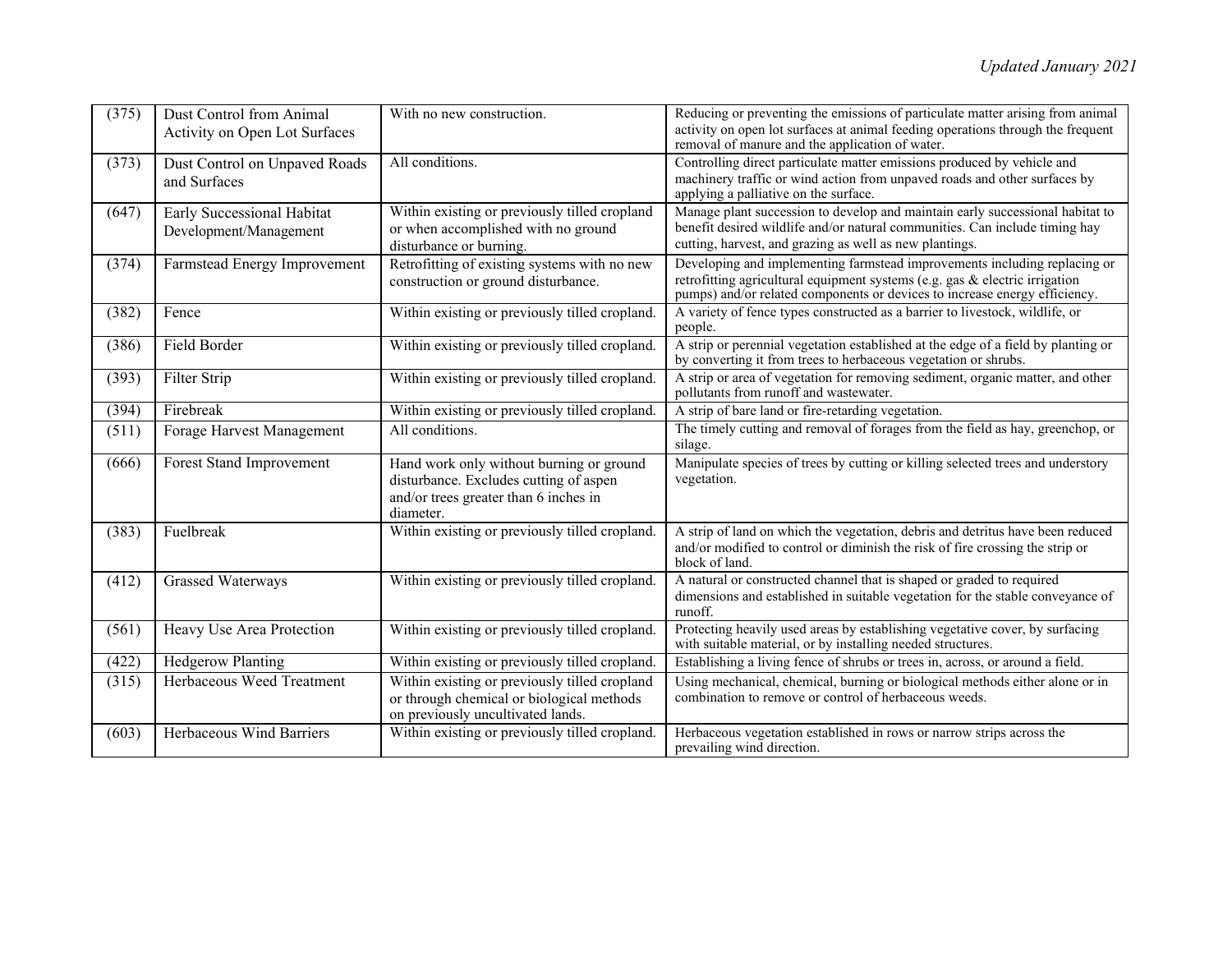| (325) | High Tunnel System                                                  | Within existing or previously tilled cropland<br>or previously disturbed garden space. | A seasonal polyethylene covered structure with no electrical, heating, and/or<br>mechanical ventilation systems that is used to cover crops to extend the<br>growing season.                                   |
|-------|---------------------------------------------------------------------|----------------------------------------------------------------------------------------|----------------------------------------------------------------------------------------------------------------------------------------------------------------------------------------------------------------|
| (449) | <b>Irrigation Water Management</b>                                  | All conditions.                                                                        | Determining and controlling the rate, amount, and timing of irrigation water in<br>a planned efficient manner.                                                                                                 |
| (484) | Mulching                                                            | Within existing or previously tilled cropland<br>or with no subsurface disturbance.    | Applying plant residues or other suitable materials not produced on the site to<br>the soil surface.                                                                                                           |
| (379) | Multi-Story Cropping                                                | Within existing or previously tilled cropland.                                         | Existing or planted stands of trees or shrubs that are managed as an overstory<br>with an understory of woody and/or non-woody plants that are grown for a<br>variety of products.                             |
| (590) | Nutrient Management                                                 | All conditions.                                                                        | Managing the amount, form, placement, and timing of applications of plant<br>nutrients.                                                                                                                        |
| (512) | Pasture and Hay Planting                                            | Within existing or previously tilled cropland.                                         | Establishing and reestablishing long term stands of adapted species of<br>perennial, biennial, or reseeding forage plants.                                                                                     |
| (595) | Pest Management Conservation<br>System                              | All conditions.                                                                        | Managing weeds, insects and diseases by hand weeding, spot treatment,<br>biological controls and use of chemicals on cropland to reduce adverse effects<br>on plant growth, production, and natural resources. |
| (521) | Pond Sealing or Lining<br>Geomembrane or Geosynthetic Clay<br>Liner | Within footprint of existing pond only.                                                | A liner for a pond or waste impoundment consisting of geomembrane or<br>clay liner.                                                                                                                            |
| (528) | <b>Prescribed Grazing</b>                                           | All conditions.                                                                        | The controlled harvest of vegetation with grazing or browsing animals.                                                                                                                                         |
| (550) | Range Planting                                                      | Broadcast seeding only or within previously<br>tilled cropland.                        | Establishment of adapted perennial vegetation such as grasses, forbs, legumes,<br>shrubs, and trees.                                                                                                           |
| (345) | Residue & Tillage Management<br>- Reduced Till                      | Within existing or previously tilled cropland.                                         | Managing the amount, orientation, and distribution of crop and other plant<br>residue on the soil surface through mulching.                                                                                    |
| (329) | Residue & Tillage Management<br>$-$ No Till                         | Within existing or previously tilled cropland.                                         | Any tillage and planting system in which at least 30 percent of the soil surface<br>is covered by plant residue after planting to reduce soil erosion by water or<br>wind.                                     |
| (643) | Restoration and Management of<br><b>Declining Habitats</b>          | With no undertakings.                                                                  | Restoring and managing rare and declining habitats and their associated<br>wildlife species to conserve biodiversity.                                                                                          |
| (391) | Riparian Forest Buffer                                              | Within existing or previously tilled cropland<br>or without any new plantings          | Leaving or Establishing an area of trees and/or shrubs adjacent to watercourses<br>or water bodies.                                                                                                            |
| (390) | Riparian Herbaceous Cover                                           | Within existing or previously tilled cropland.                                         | Establishing Riparian herbaceous cover along water bodies or in areas with<br>saturated soils to improve fish and wildlife habitat, improve water quality and<br>reduce erosion.                               |
| (646) | Shallow Water Development and<br>Management                         | Without new construction.                                                              | The inundation of lands to provide habitat for fish and/or wildlife where water<br>can be impounded or regulated by diking, excavating, ditching, and/or<br>flooding.                                          |
| $(-)$ | Soil Survey                                                         | Small shovel tests (less than 0.5 cubic<br>meter), auger holes, soil probes only.      | Subsurface testing to determine variations in soil type, structure, and depth.<br>Large backhoe pits must be reviewed by CRS.                                                                                  |
| (585) | Stripcropping                                                       | Within existing or previously tilled cropland.                                         | Growing crops in a systematic arrangement of strips on the contour to reduce<br>water erosion.                                                                                                                 |